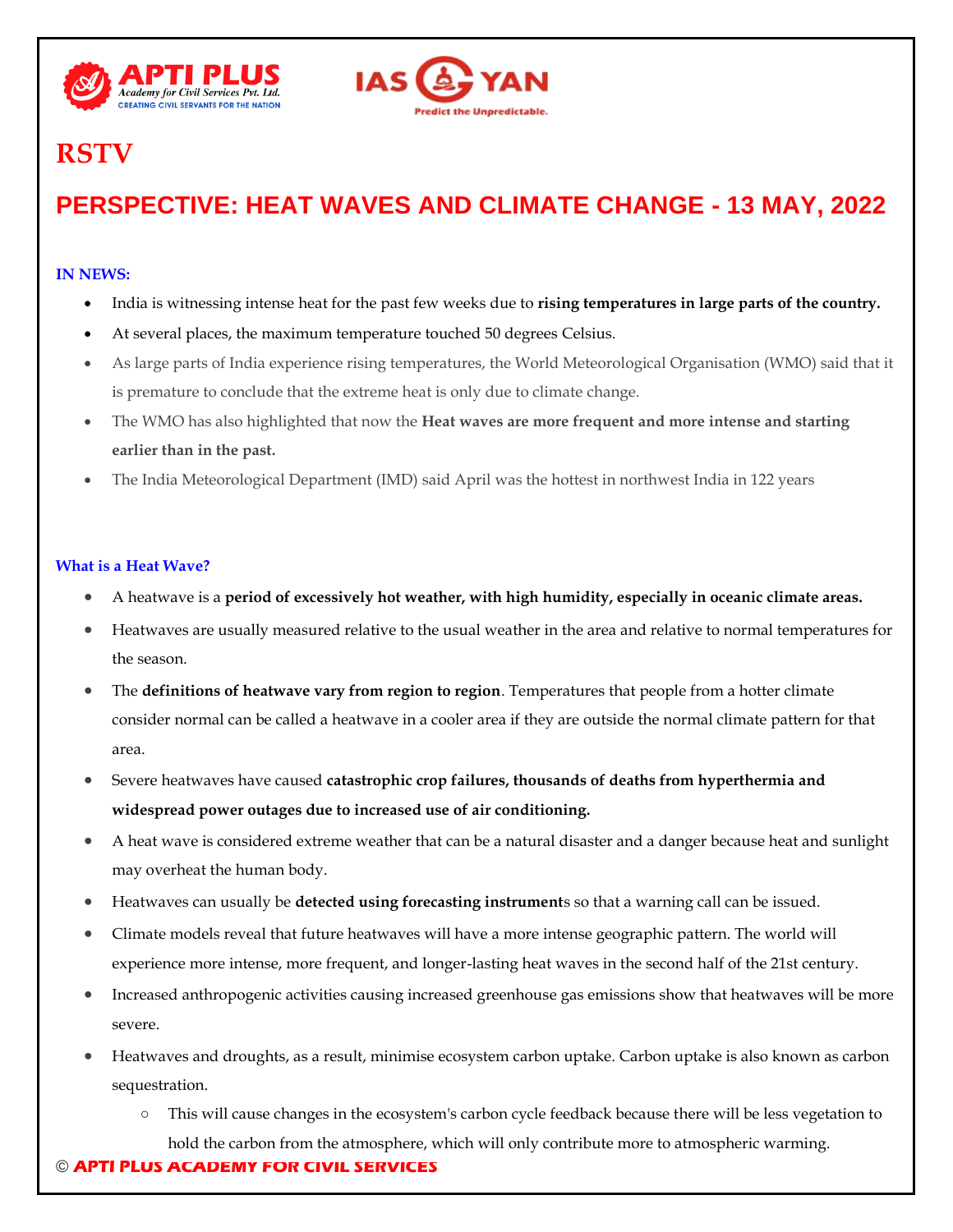



#### How do heatwaves form?

- A heatwave is formed **when static high pressure is generated in the upper atmosphere over a region for several days up to several weeks.**
- This static high pressure generates a hot mass of air, which is stagnant for many days and weeks, which results in the trapping of more heat that also reduces the convection currents.
- The **high pressure acts as a barrier and forces the mass of air to sink to the surface of the land that preventing heat from rising**.
- This hot mass of air accumulates only heat and humidity without any trace of precipitation that causes abnormally high temperatures. It is very common during the summer season, from May to November in the northern hemisphere.
- The seal keeps out convection currents that form clouds and eventually rain clouds, both of which would help the area affected cool off.
- Instead, the result is a heatwave that has both high heat and high humidity near the ground.
- These heat waves can last from days to weeks.



# How does a heat wave affect humans?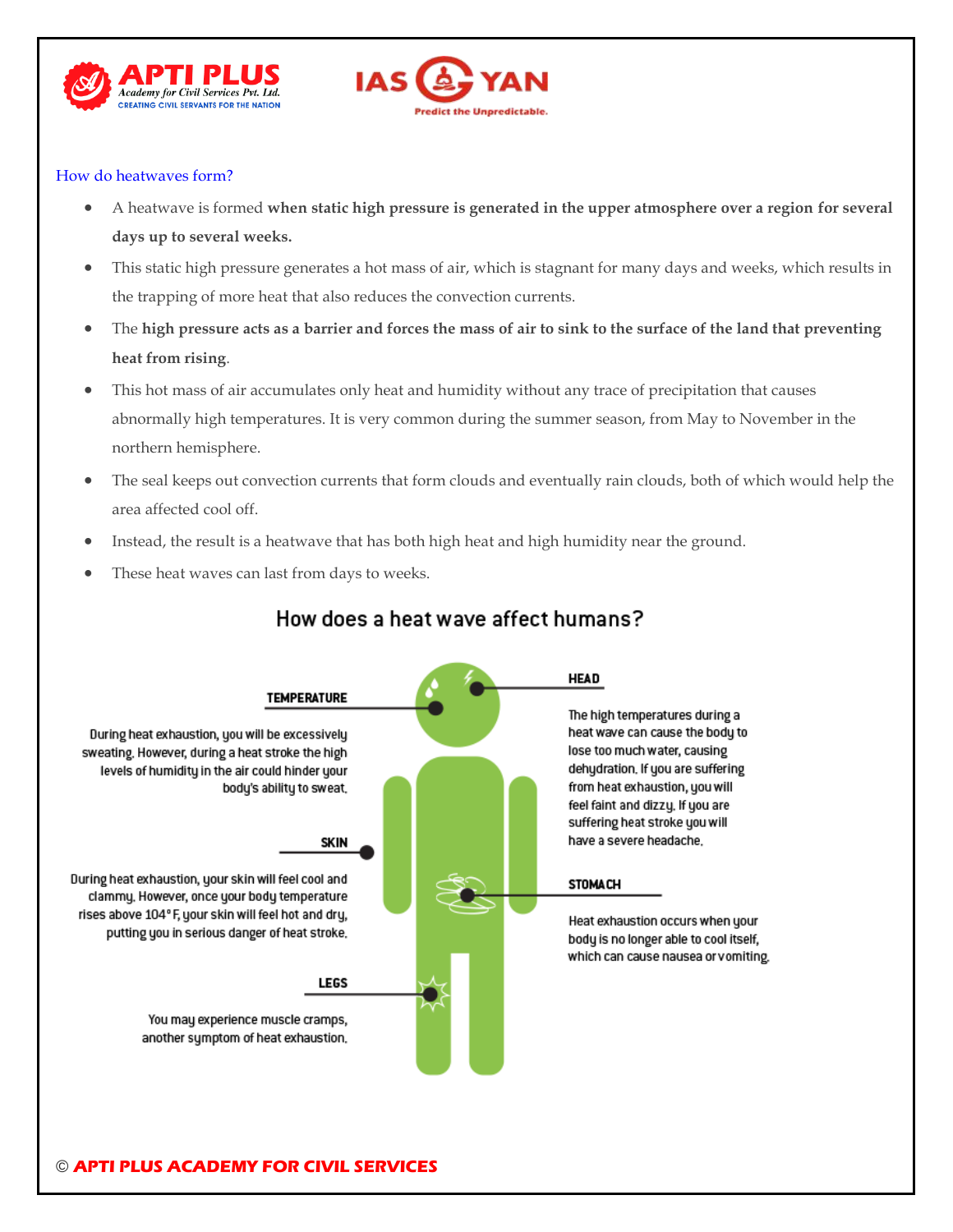



- A heatwave occurs when a system of high atmospheric pressure moves into an area and lasts two or more days.
	- o In such a high-pressure system, air from the upper levels of our atmosphere is pulled toward the ground, where it becomes compressed and temperature increases.
- This high concentration of pressure makes it difficult for other weather systems to move into the area, which is why a heatwave can last for several days or weeks.
	- o The longer the system stays in an area, the hotter the area becomes.
- The **high-pressure system also prevents clouds from entering the region; sunlight can become punishing, heating the system even more.**
- The combination of all of these factors comes together to create the exceptionally hot temperatures we call a heatwave.
- This is common in summer (in both Northern and Southern Hemispheres) as the jet stream 'follows the sun'.

#### **Heatwave in India**

- In India, **a region or locality is considered to be under the influence of a heatwave if the maximum temperature reaches or exceeds**;
	- o 40 degrees Celsius in the plains.
	- o 30 degrees Celsius in hilly regions.
	- o 37 degrees Over the coastal regions
- When the maximum temperature departure ranges between 4.5 and 6 degrees, the India Meteorological Department (IMD) declares a heatwave.
	- o For example; If the normal temperature of a locality should be 40 degrees, and the actual recorded temperature is 45 degrees, the locality is under a heatwave.
	- o A severe heatwave is declared when the recorded maximum temperature of a locality departure from normal is over 6.4 degrees.
- In India, heat waves occur from March to June, occasionally in July. The peak heatwave events have been reported in May.
- As per the IMD, the most heatwave prone states are Punjab, Haryana, Delhi, Uttar Pradesh, Bihar, Jharkhand, West Bengal, Odisha, Madhya Pradesh, Rajasthan, Gujarat, Vidarbha, and parts of Karnataka, Andhra Pradesh, Telangana, and occasionally over Tamil Nadu and Kerala.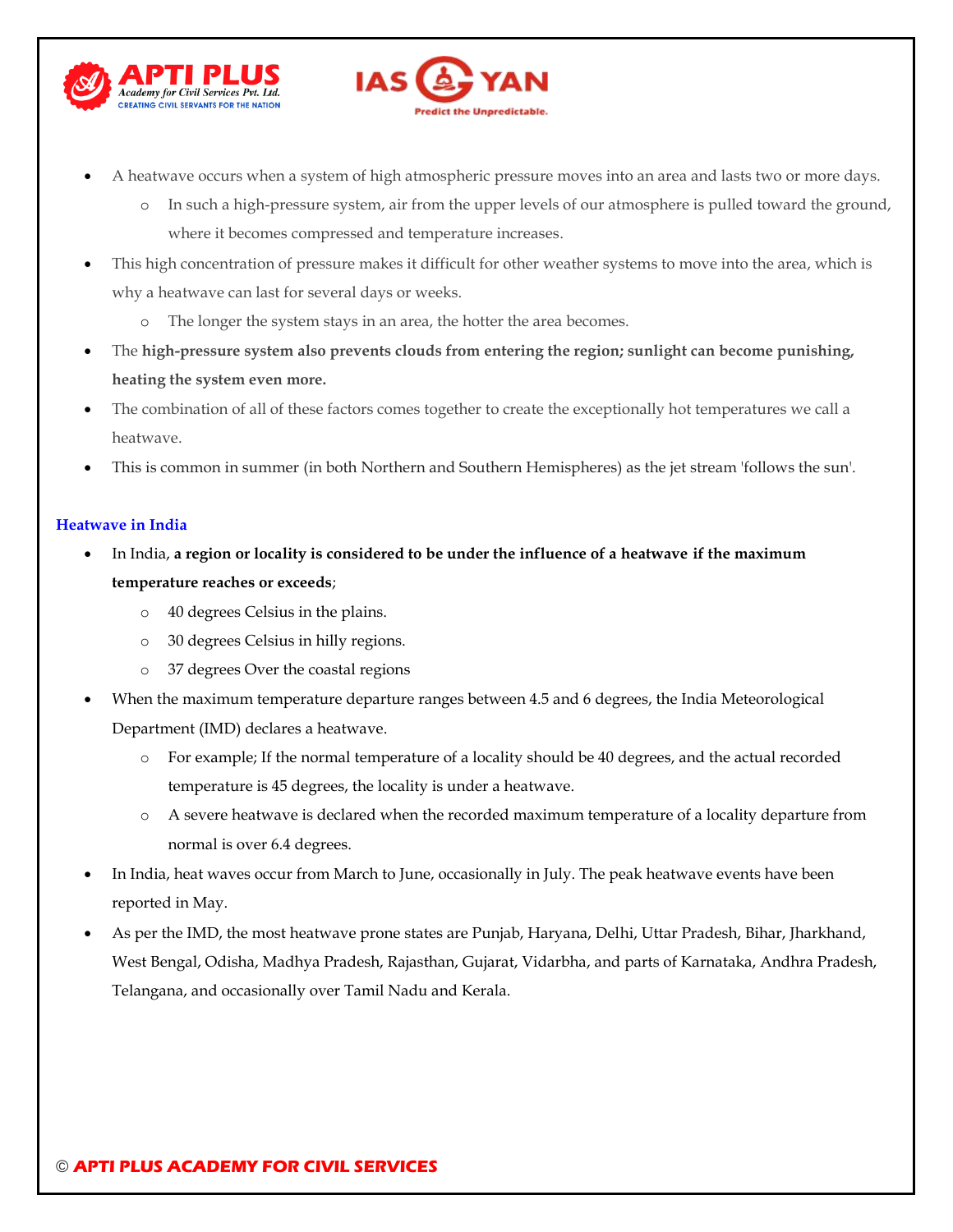



#### **Implications of Heat Waves**

#### **Social impacts**

- Extreme heat can lead to **heat-related illness and death, particularly in elderly populations, the poor, outdoor workers, and urban areas.**
- Heatwaves exacerbate the **urban heat island effects**, amplifying temperatures in built environments, and resulting in poorer air quality due to the creation of ozone that negatively impacts health.
- **Heat-related mortality is expected to be higher in cities**, particularly those characterised by high population density, inequalities, limited access to health care, high pollution levels and fewer green spaces.

#### **Economic impacts**

- Multiple areas of the economic sector **experience reduced worker productivity** during heatwaves, especially agriculture and construction.
- Globally, 2% of total working hours are projected to be lost every year, either because it is too hot to work or because workers have to work at a slower pace.
- **Lost productivity from heat stress at work**, particularly in developing countries, is expected to be valued at \$ 4.2 trillion per year by 2030, driving more inequality.
- The agricultural sector, where 940 million people earn their livelihood, is set to be harder hit by hotter temperatures, pushing workers, crops and livestock past their physiological heat and drought tolerances.
- This will result in **lost labour, smaller harvests for farmers and higher prices for consumers**, and negative impacts on livelihoods.
- A World Bank report suggests that by 2050, about 600 million Indians will live in places that could experience a loss of living standards, which could cost 2.8% of the GDP, stalling efforts to pull large parts of the population out of poverty.
- **Increasing energy demand for cooling** also comes as an extensive economic cost to residents, businesses, and governments.
- With these extreme heat events, the need for access to cooling should be viewed as a basic necessity not just for health and productivity reasons but, in some cases, even for survival.

#### **Ecological impacts**

- Heatwaves, without concomitant increases in precipitation, can lead to **water shortages and increased stress for plants, particularly in arid regions.**
- This has the **effect of reducing plant growth**, the basis of energy production and the food chain, with an overall drying-out of the landscape.

# © **APTI PLUS ACADEMY FOR CIVIL SERVICES**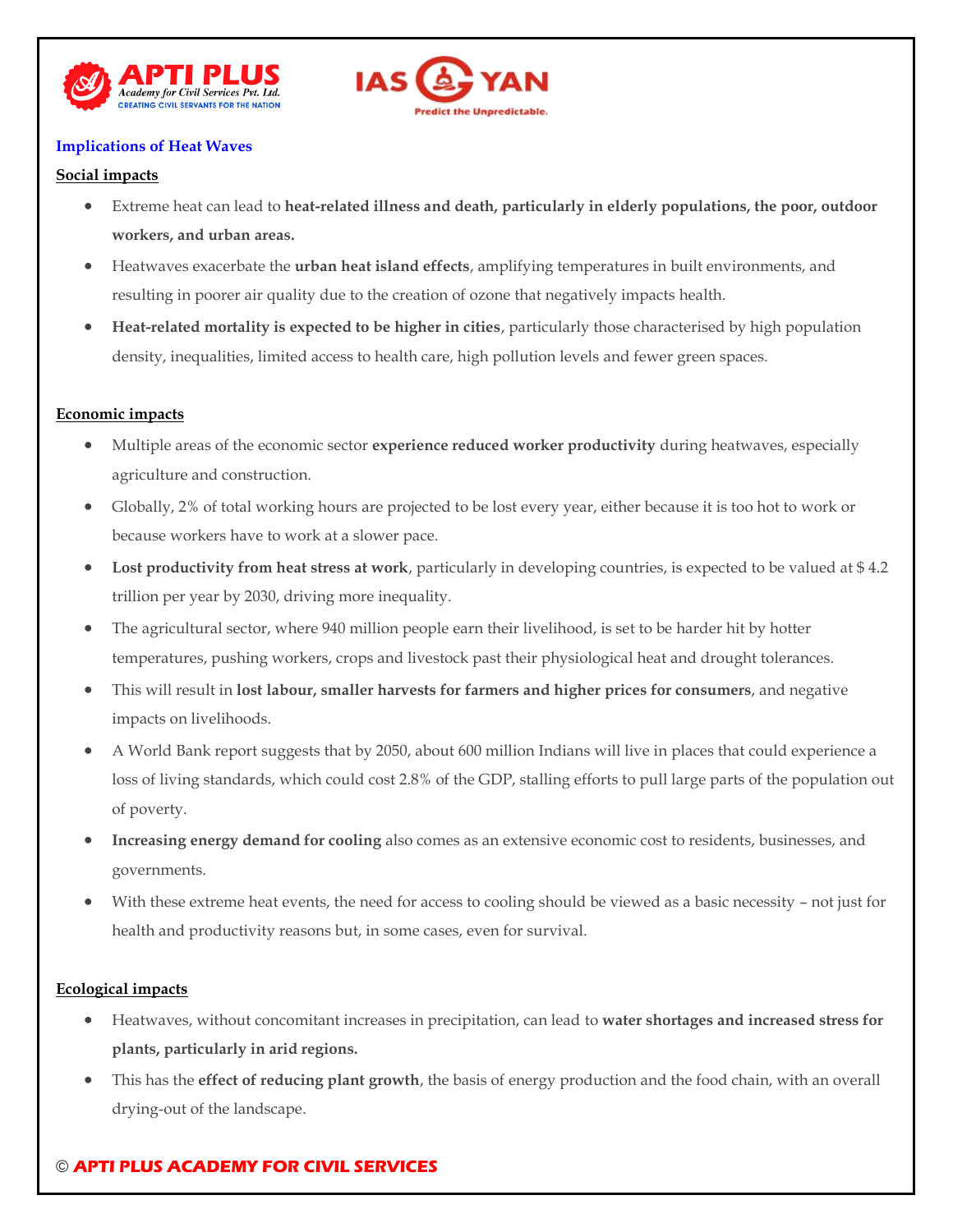



- For example, the 2003 European heatwave resulted in a 10% loss in glacier mass in Europe, which was five times more than the average annual loss.
- Similar impacts were reported for the French Alps in 2019.
- Over time, such deep permafrost warming and thawing could cause landslides and rockfalls, continuing the negative ecological impacts.

#### **Health Impacts of Heat Waves**

- The health impacts of Heat Waves typically involve **dehydration, heat cramps, heat exhaustion and/or heat stroke.**
- Children, the elderly and those with pre-existing morbidities are particularly vulnerable.
- Vegetable vendors, cab drivers, construction workers, police personnel, roadside kiosk operators and mostly weaker sections of the society have to work in the extreme heat to make their ends meet and are extremely vulnerable to the adverse impacts of heatwaves such as dehydration, heat and sunstrokes.

#### **Why India is experiencing more heat waves?**

- Magnified effect of paved and **concrete surfaces in urban areas and a lack of tree cover.**
- **Urban heat island effects can make ambient temperatures feel 3 to 4 degrees more than they are.**
- Higher daily peak temperatures and longer, more intense heat waves are becoming increasingly frequent globally due to climate change.

#### **Mitigation and Adaptation Strategies**

- The Mitigation and Adaptation Strategies are intended to **mobilise individuals and communities** to help protect their neighbours, friends, relatives, and themselves against avoidable health problems during spells of very hot weather.
- The **Government agencies need to play a critical role in preparing and responding to heatwaves at a local level,** working closely with health and other related departments on a long term strategic plan.
- **Establish Early Warning System and Inter-Agency Coordination** to alert residents on predicted high and extreme temperatures. Who will do what, when, and how is made clear to individuals and units of key departments, especially for health.
- **Capacity building/training programme for health care professionals** at the local level to recognize and respond to heat-related illnesses, particularly during extreme heat events.